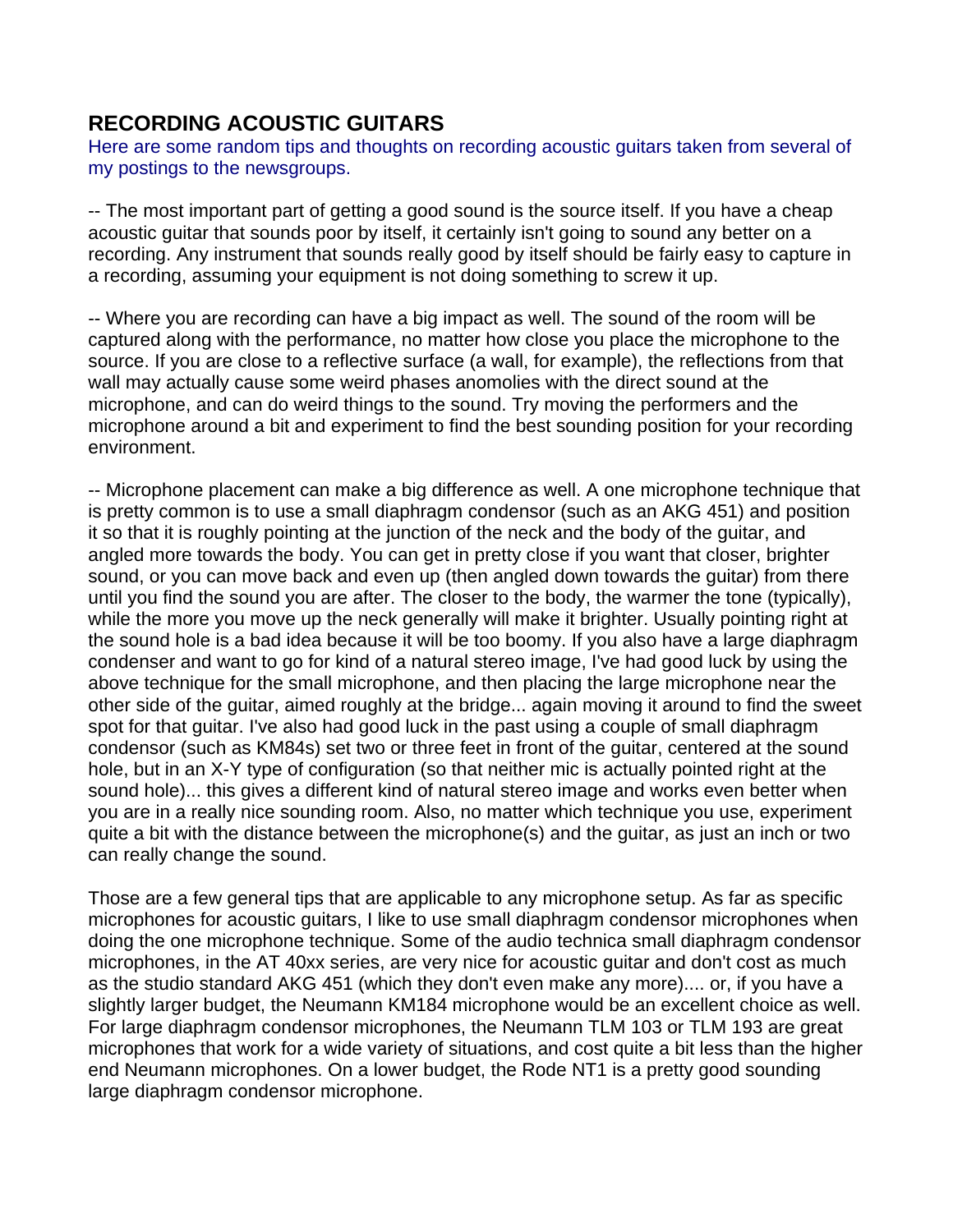When I was looking for an acoustic quitar microphone for my project studio, I was pretty much used to using AKG 451s and Neumann KM84s at the big studio. But I needed something easier to find and easier on the wallet, and someone suggested the AT 4031 microphone. AT has some higher priced ones, but the person I was dealing with thought that the 4031 was the best buy for the money and would be the closest sounding to the 451. I worked on an acoustic project with a friend of mine and we tracked guitars in the hallway of the home I was in then with the AT 4031 running through a Drawmer 1960. We also tracked some guitars for the same project out at the big studio I worked at with an AKG 451 going through some really nice pre-amps and either an LA2A or 1176. When we compared the tracks, the guitar player liked the sound I got with the AT 4031 much better than what we did at the big studio. The AT 4031 is naturally a bit warmer sounding than the AKG 451, which tends to be a bit brighter (which I usually like when I'm doing rock/pop stuff and there are many other things in the mix). For the solo ac gtr stuff, the sound of the AT 4031 was the winner for that particular project, with that guy's particular guitar. All the tracks were very nice sounding, but he just favored the sound of the AT4031 a bit more than the 451.

As far as pre-amps go, get as nice of a sounding microphone pre-amp as you can afford, preferable one with a built-in compressor as well to do double duty on the way into your computer. I have both a TL Audio dual tube pre-amp/compressor, and a Drawmer 1960 tube pre-amp/compressor that I use in my home studio, and they both have their purposes. On the lower end of the scale, many people like those little ART Tube MPs. Very inexpensive little tube microphone pre-amps that sound pretty decent for the money.

Another common weak link of an audio chain are the A/D converters for getting the audio into the digital world. The cheap converters on the older Sound Blaster type cards simply won't cut it. Some of the newer SB Live cards will sound better, but still would not be my first choice. I would get a serious pro sound card, preferably one where the interface is away from the computer, or, better yet, get a card that has digital inputs and then buy a decent set of outboard A/D converters such as those made by Apogee (the Rosetta, for example) or Lucid. Some of these are useful, and will make a big difference when tracking to ADATs or other stand alone digital devices. If you get better sounding converters with the appropriate digital outputs to connect to your particular recording device, you can definitely make a difference in the sound quality.

I think that most of the time, the people posting to news group are more interested in the technical side of how to capture a sound, and most of us just take for granted that they are starting with a great sounding instrument with a great player and just need to know the "best" way to capture that. I try to point out as often as possible that you really have to have great sounding instruments with great players and a decent sounding space to record them in (either a dead space or a nice sounding room) before you start worrying too much about the technical aspects. No matter how good you are as an engineer, it's really tough to make a bad sounding instrument and a bad player sound good. I used to work with some heavy/death metal guys at the big world class studio whose bass player just didn't have the technique to play good... when he was trying to play fast, he would get this really "thwappy" muddy sound because he was just kind of tapping on the strings instead of pulling or "plucking" each one properly (or whatever the term would be). When he played slower passages with long notes, he did just fine. I tried to explain to them that there wasn't much I could do to give them that crisp defined bass tone with the sounds he was producing... so, the next time they came in, the bass player had gone out and purchased a several thousand dollar Pedula (?) bass,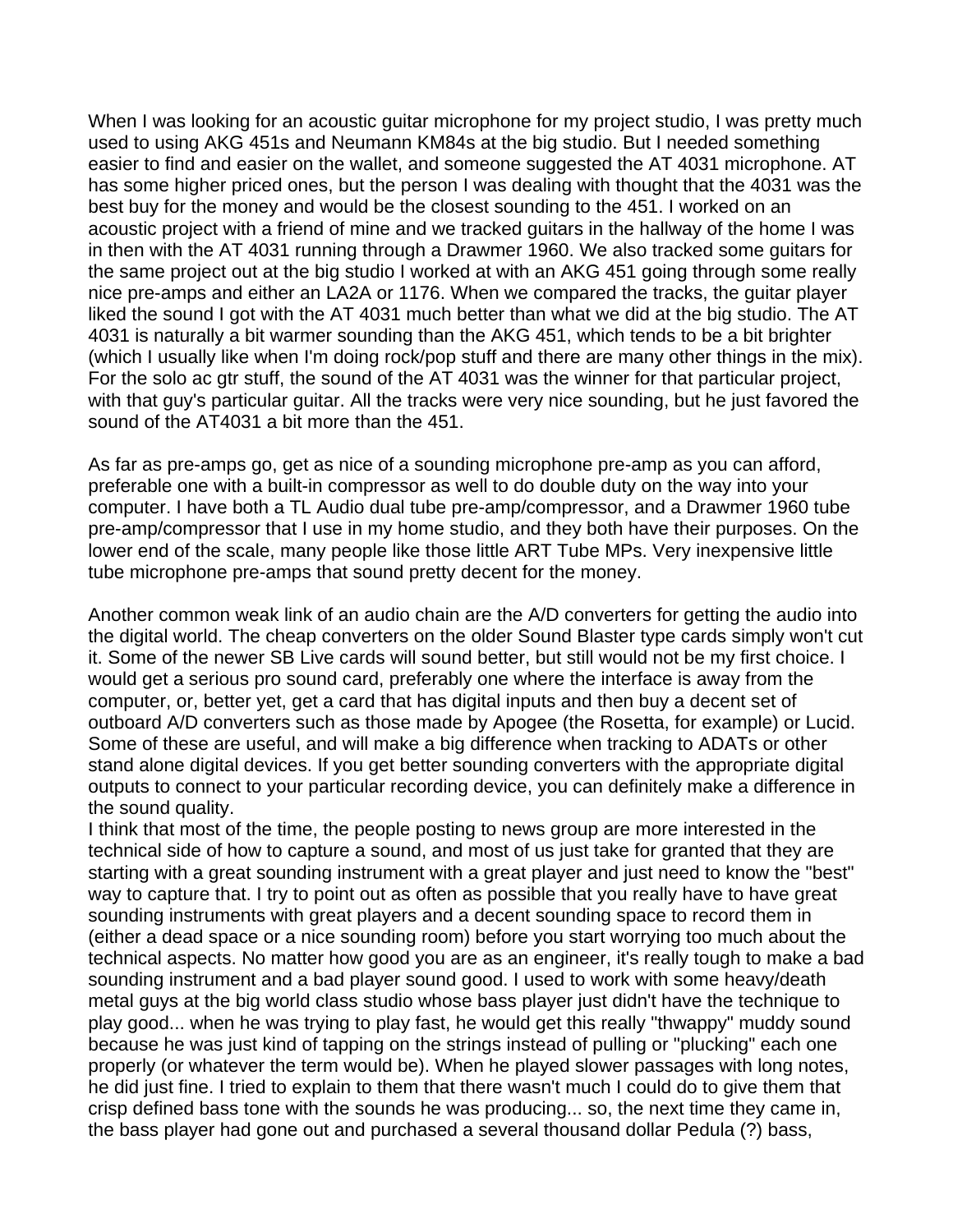thinking that it would solve his problems. It sounded slightly better, but certainly didn't improve his technique any.

As far as acoustic guitars go, I have had the opportunity to work with many of the top session players here in the Seattle area, and they can definitely make just about any guitar sound good. The guy I worked with a lot would always bring three or four really nice acoustics along with him and let me choose which one I thought sounded best for the particular. He had (I believe) a Guild, Martin, Takamine, and Taylor (can't remember the model numbers). For the pop stuff I was doing, I always liked the sound of his Taylor the best and usually went with that, although I picked the Guild or Martin for some other tunes. Another acoustic singer/songwriter friend of mine had an awesome sounding Takamine as well that really worked great for her. I also always had a negative image of the Ovation guitars, and never liked to record them.... I thought they worked better in live situations and would never consider using them in a studio, until I was working on a big album project with Jill Cohn, and her guitar player had a really nice, higher end Ovation (I didn't know there was such a thing) that actually sounded great in the studio. We did some tracks at the big studio as well as in my project studio, and it really suprised me at how well it sounded in both situations, even on songs where the acoustic guitar was pretty much the only instrument. Of course, he is an excellent guitar player as well, and that helped a lot, but he also knew how to pick a great sounding instrument for him. That was kind of suprising since I had the generalized notion that Ovations simply did not record well (from my limited experience with the cheaper ones I guess).

It is primarily the combination of the player and the instrument that is the biggest factor in sound quality. Even in the hands of pros, there really is no way to generalize about which brand or model guitar or other instrument is going to sound the best, since you could have two guitars of the same make and model that might sound quite a bit different from each other... I think there are too many variables and too many ways to set up an instrument like a guitar. A pro will know how to choose a great instrument to begin with and will be able to set it up properly for his/her playing style.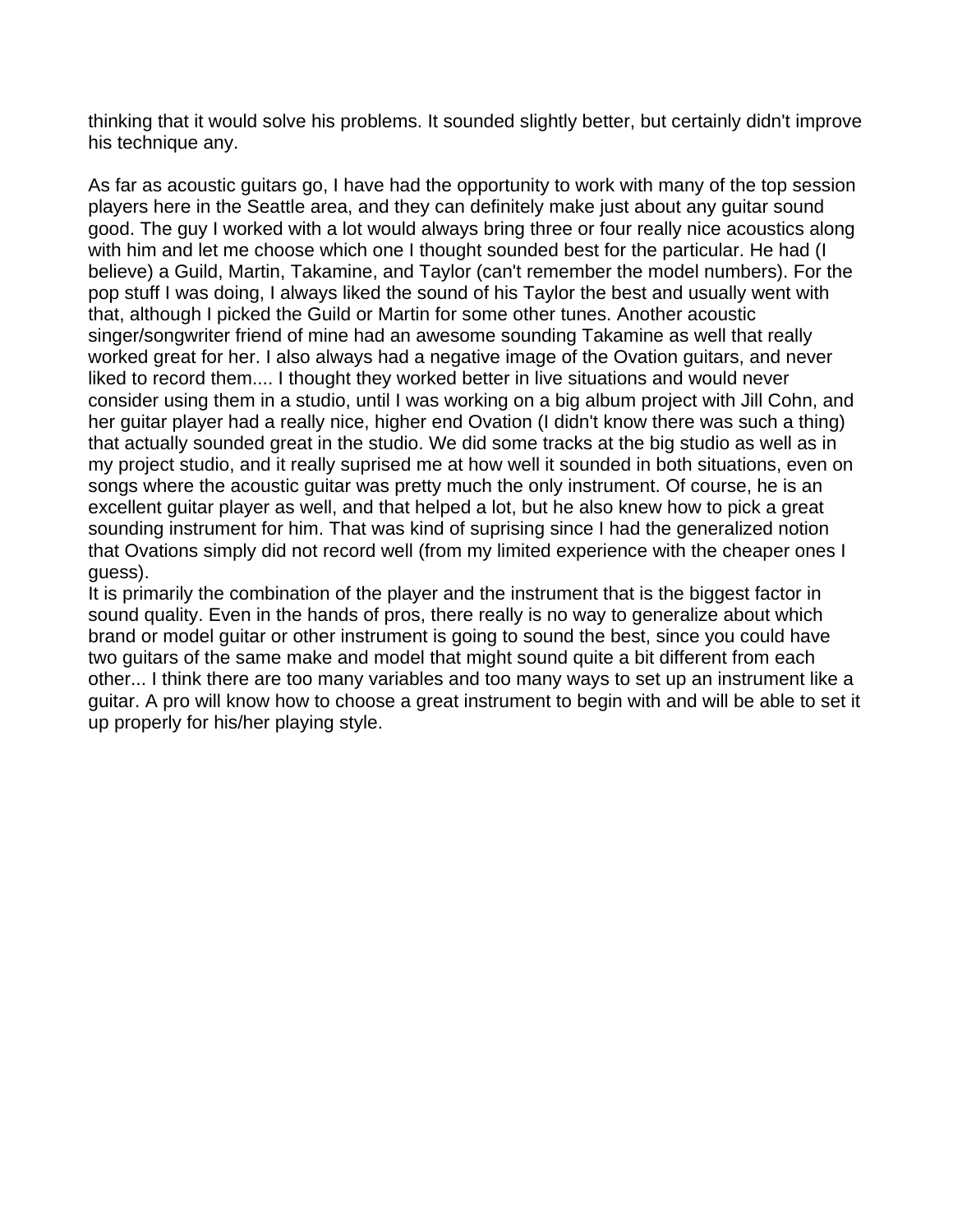# **Recording Acoustic Guitars We show you how to get the best sound on tape...**



Whether we're aware of it or not, we've all heard the sound of acoustic guitar on records. From Elvis slapping out a rhythm on the body of his old 6-string during the Sun Sessions, through the Rolling Stones 'Street Fighting Man' where the acoustics were fed through a cheap cassette machine to distort them, right up to the more conventional present-day use by a host of indie bands, singer-songwriters and C&W acts.

Apparently, in the state of Tennessee, making a country and western record without an acoustic guitar is a prosecutable offence that carries a heavy jail sentence. Honest. (Mind you, there are some who would say you ought to be slung in jail for making any country and western record...)

The fact is that the acoustic guitar in its different forms remains a staple in many forms of music whether used solo (either instrumentally or to accompany a voice), or as a rhythmic component or the featured melodic lead instrument of a backing track. This month we'll take a look at ways of capturing the sound of the instrument on record.

### *Close to you*

For a classical recital, the acoustics of the recording space are an important factor, but for those involved with pop music, recording the instrument with one or two relatively close microphones is the usual method. Although the recording space can make a difference, any quiet room isolated from outside noise can be used. As with electric guitars, the instrument needs to be in good shape, properly set up with a new set of strings and with no loose bits that could rattle or buzz and spoil an otherwise perfect take.

The most straightforward way to record an acoustic guitar is to use one microphone directly in front of the instrument, bearing in mind that the type of microphone and its positioning are all-important. While it is possible to record acoustics with a dynamic mic like a Shure SM57, a condenser set to a cardioid pattern would be the favoured choice - to capture the full body of the sound as well as the top end zing of the strings. Preferably use a large diaphragm model like the AKG 414 or Neumann U87, although excellent results can be obtained with smaller mics such as the AKG 451 or even the budget AKG C1000S.

Before placing the mic anywhere near the guitar, it's important that the player is comfortable and that any possible sources of extraneous noise have been eliminated or minimised, as a sensitive condenser will pick up on these. Get the guitarist seated on a chair or stool that doesn't impede their arm movements and that can support their weight without creaking.

A guitarist will need to rest their feet either on the floor, a rung of the stool, or a raised footrest of some sort, and if they insist on tapping along with the rhythm, a carefully placed cushion should help the situation (under their feet, not over their mouth, although you may be tempted). Rattles and buzzes from the guitar should have been sorted out by this point, but if a broken string has to be quickly replaced, remember to cut any excess length off at the machine head to stop it rattling.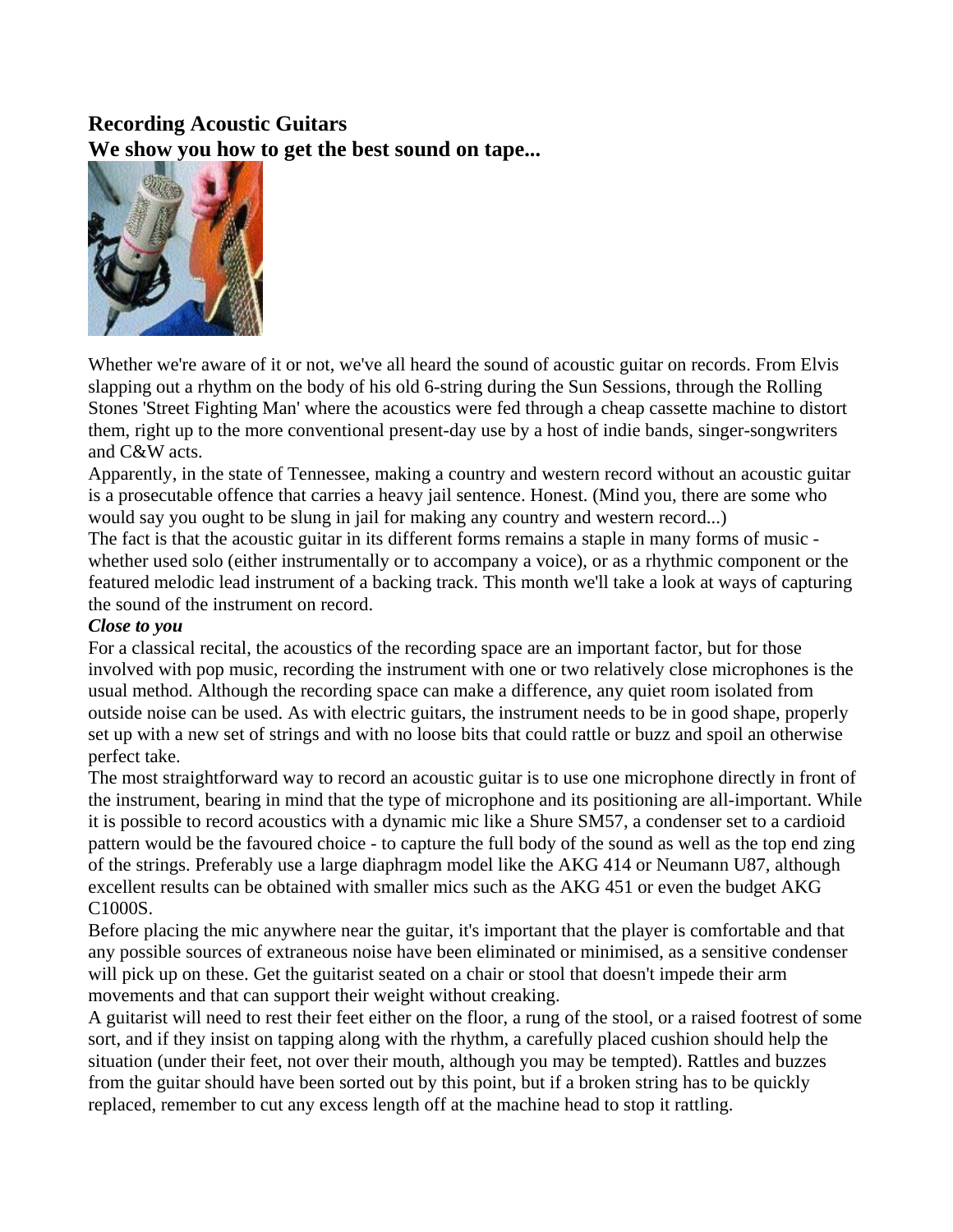For the headphone mix, use closed headphones to minimise any spill, and try to get the mix as quiet as the player can comfortably work with, as click tracks, snares and hi-hats bleeding from the headphones are easily picked up by sensitive mics. Another point to note is that the guitarist will probably be able to hear some of the guitar acoustically, even when wearing headphones, so bear in mind when adjusting the amount of acoustic guitar in the headphone mix that what the guitarist is really hearing is a blend of the two.

### *Mic positioning*

Using one mic in front of the guitar, the three main factors that affect the sound are the horizontal distance from the guitar, the position along the axis of the strings and the angle that the mic is set at. The horizontal distance of the mic from the guitar affects the sound recorded, as the further away from the guitar the mic is, the more of the sound of the room will be picked up. Also, as the sound of the guitar comes not just from the soundhole but from all the vibrating wood, a mic placed at a distance will capture a fuller overall sound. Many engineers prefer a distance of about 18" from the guitar, but if you prefer a drier sound, keep the mic about 6-8" away from the strings.

Lateral positioning of the mic along the axis of the strings is the crucial factor in variations of tone. A mic positioned directly over the soundhole will pick up a lot of low end boom. This will decrease as the mic is moved towards the guitar neck, but some of the body of the sound may be lost. A good starting position is midway between the soundhole and the 12th fret, which should give a nice tonal balance, with the option of moving the mic in either direction for a change of tonal emphasis. Small changes of position can make a big difference to the sound, so it's always worth moving the mic before reaching for the EQ knobs.

Angling the mic, both in the horizontal and vertical plane, can also affect the tone. If the sound with the mic midway between the soundhole and 12th fret is almost right, rather than moving the mic, try angling it so that its capsule is not parallel with the plane of the strings. Angling it a little towards the headstock end of the guitar will cut out some of the boom from the soundhole; angling the mic so that it's pointing towards the 12th fret is a favoured position for some engineers.

Adjusting the angle of the mic in its vertical plane is useful for changing the tonal balance between the bass and treble strings. If you want more of the bass strings to come through, angle the mic so that its capsule is closer to the bass strings than the treble.

#### *EQ and compression*

Having tried out different mics and positions, if the sound is still not 100% right it might be time to try out some EQ tweaks. Filtering out the extreme bottom end with a high-pass filter is always a useful move because as well as minimising unwanted boom, it can also eliminate any rumble transmitted up the mic stand. Most desk input channels and standalone preamps have a filter operating below 80 Hz. A cut in the lower midrange frequencies should reduce any muddiness in the sound - the 400 to 600Hz frequency range is a good place to start looking. For an extra bit of top-end sparkle, a mild boost at around 15kHz will help, but be sparing with the EQ at this stage - try to keep the sound as natural as possible. EQ can always be applied in the mix. In fact, when acoustic guitars are used as a rhythm instrument in a track, it's quite often the zing and sparkle of the upper frequencies that is needed, with a good part of the bottom end and midrange taken out to stop any clashing with other instruments. A little compression when recording will help to keep the signal level more consistent, but don't overdo it. A few dB of gain reduction should suffice, and more can always be added at the mix stage. Another approach to recording an acoustic guitar is to use two mics, either blending the two signals together for a mono sound or panning them apart in stereo. This method usually involves the use of two condenser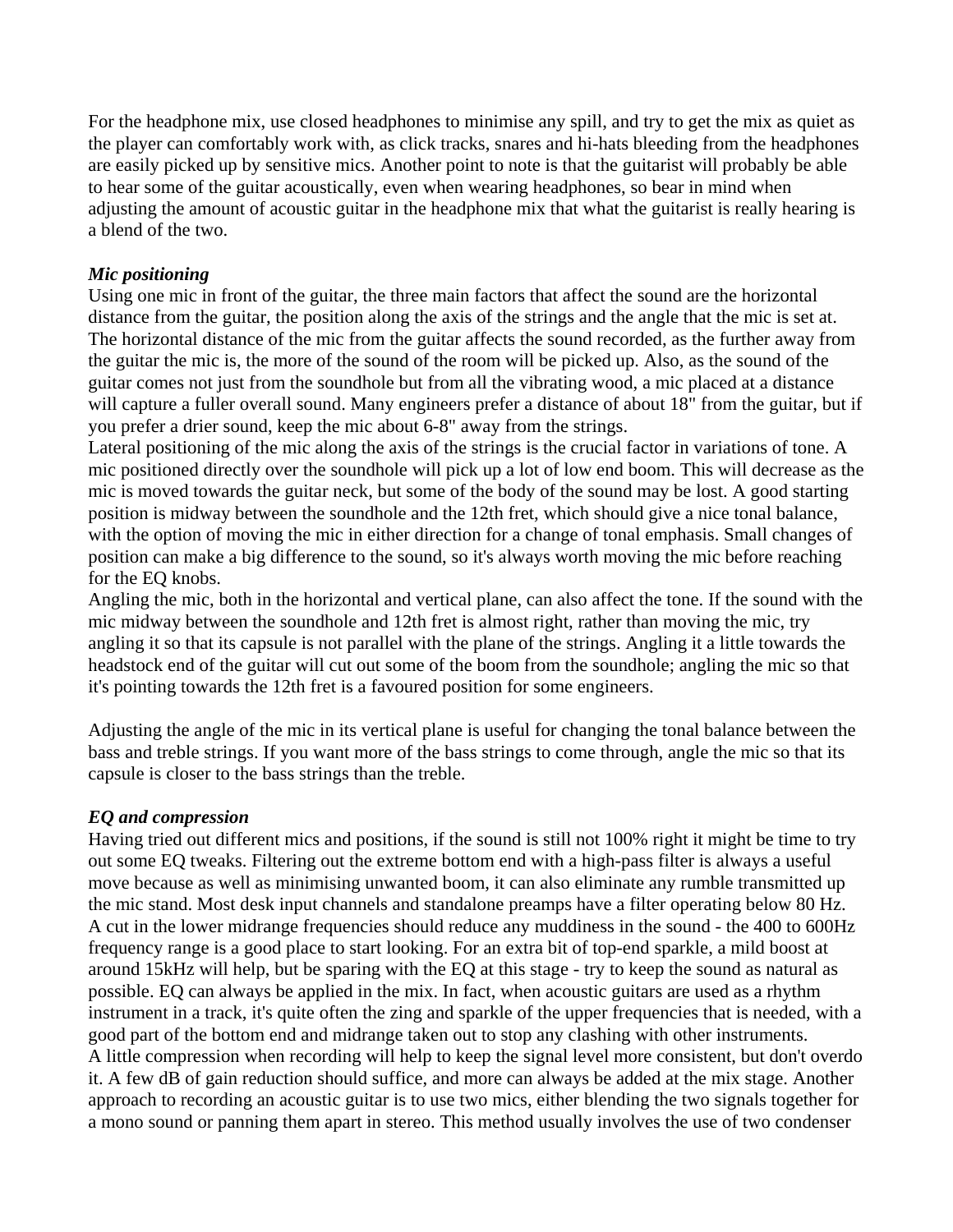microphones, one pointing at the neck, the other at the body.

The body mic (a large-diaphragm condenser being the recommended choice) is aimed somewhere between the soundhole and bridge and is intended to pick up the body and warmth of the sound. At the neck end, the mic, which can be a small-diaphragm condenser, should be pointing towards the 12th fret and will provide the top end of the sound. As with a single mic, experiment with the positions of these two and use EQ and compression to taste.

## *Pickups*

Many acoustic guitars now come fitted with piezo pickups, primarily to allow the guitar to be heard at sufficient volume in live performance, where miking, if not nigh-on impossible, would certainly be inconvenient. Now, although the quality of these pickups varies enormously between different makes and models of guitars, they can often yield a surprisingly good sound for recording, and may be the only practical option for getting a clean acoustic sound when recording a band playing together in the same room. Using the piezo pickup is simply a matter of plugging into a DI box or the instrument input on a standalone preamp/recording channel type unit and recording the output.

Some guitars will have built-in EQ controls alongside their piezo pickup, although the degree of adjustment may be somewhat limited, making it likely that extra EQ will be needed. Piezo pickups can often sound a little harsh or edgy and may require some upper-mid cut somewhere between 2 and 6kHz.

If you are short of mics or don't have a quiet space to record in, using the pickup may be the way to go, but for optimum sound always make sure that there is a new battery fitted. If the space and mics are available there is still a case for recording the pickup sound  $\cdot$  it can be used in conjunction with the acoustic signal if a microphone is used simultaneously. If the situation allows, it makes sense to record the mic and pickup signals on separate tracks for more flexibility at mixdown, when they can be panned to produce a stereo effect or combined for a different tonal variation.

## *Layering parts*

Acoustic rhythm guitar parts do sound good when doubled up, and there are several ways to do this. Playing and recording the same part twice with the same sound will produce two performances with slight variations between them. Panning these hard left and hard right will give a track a nice wide bed of acoustic guitars. Taking this a stage further, a capo can be used, allowing parts to be doubled using chord inversions played higher up the neck, and these can be layered up for a very full sound. Although more time-consuming to set up, Nashville tuning can be used to add a top-end sheen to the sound. This tuning is accomplished by stringing up a 6-string acoustic with the octave strings from a 12-string guitar so that its bottom four strings are an octave higher than normal.

Some people prefer the sound of everything ringing on an acoustic guitar, but the sound of the strings between the nut and the machine heads, particularly on a 12-string with a long headstock, can blur the sound somewhat. The way to kill these overtones is to wedge a small piece of foam behind the bridge and under these strings. It's not much, but it can improve the clarity of the recorded sound.

### *Elvis has left the building*

Before we finish, here are a couple of low-budget tweaks that could make quite a difference. With a player using a pick, a mic placed near the acoustic's strings is likely to record some degree of pick noise. If this proves to be a little bit too loud, simply try using a softer pick.

To get a brighter sound in a carpeted room, place a sheet of wood on the floor directly in front of the guitar - the reflections will brighten the sound up. If you can't afford a quality condenser mic, try using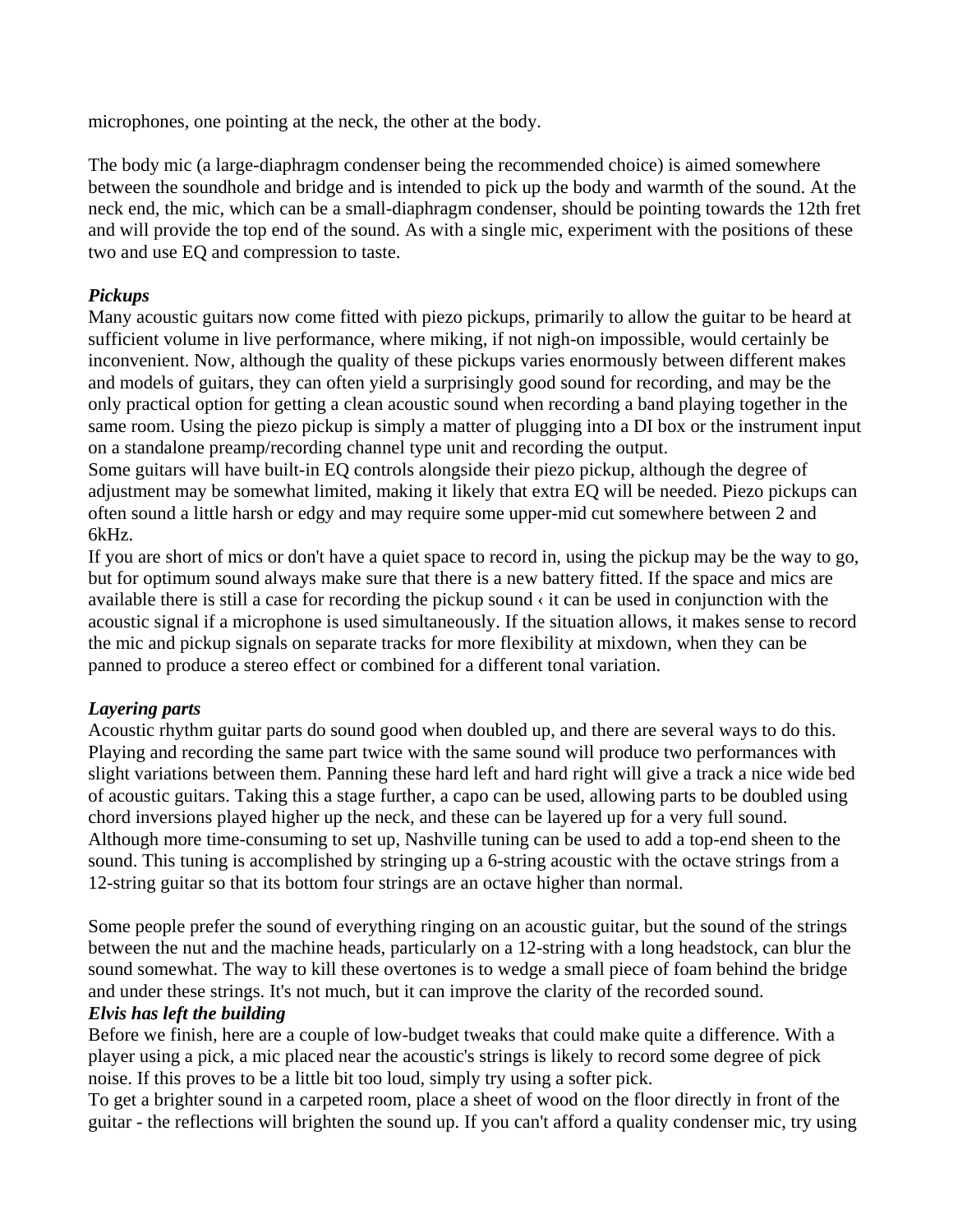the inexpensive Tandy PZM mic placed on a table level wth the guitar, and a few inches in front of it. You might be pleasantly surprised.

**Trevor Curwen** The Mix <http://www.themix.net> 12/99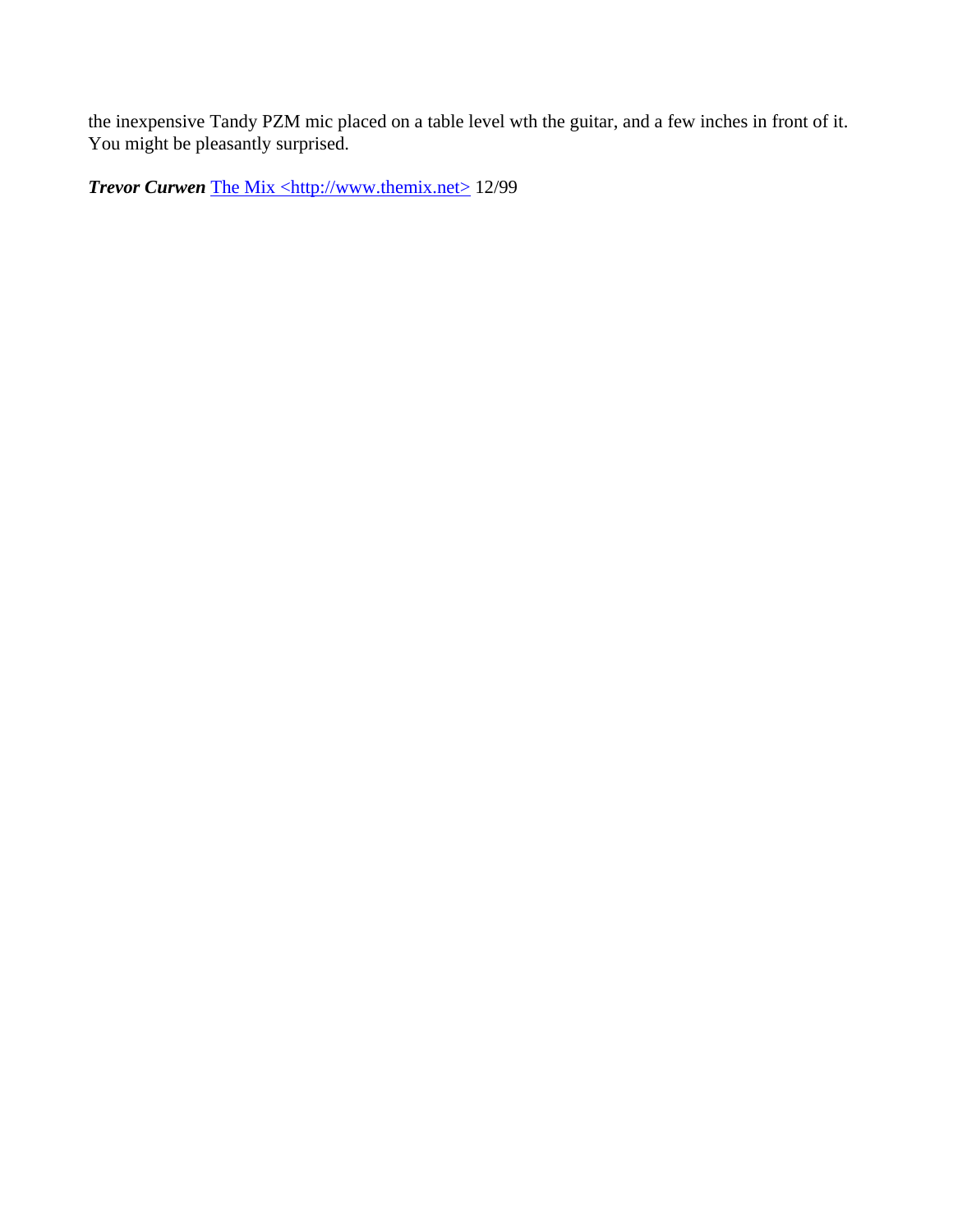# **Recording The Acoustic Guitar**

While the acoustic guitar remains one of the most simple instruments by design, it also remains one of the hardest to get a great sound on in the studio. It's really not brain surgery, but knowing some of the basic laws of physics doesn't hurt. Unfortunately, I skipped school that day and didn't learn my physics, so I had to learn how to get a great acoustic guitar sound one mistake at a time. After making those mistakes, I sat down and formulated these laws which are considered to be the Ten Commandments of recording the acoustic guitar (by me anyway).

For the sake of argument I'm going to assume that if you're reading this, you own a 4 track, or an 8 track recorder, a fairly small console, some basic outboard equipment, and you don't own any \$2,000 microphones. If you own 13 foot long console and a 48 track digital machine, you can skip this article because you probably know what I'm about to tell you.

**Rule 1** • A condensor mic will almost always sound better than a dynamic mic for acoustic guitars. There are several condensor mics that are currently on the market in the \$350 price range that sound great on acoustics.

**Rule 2** • New strings will always sound better for recording than old.

**Rule 3** • Skinny strings sound brighter than fat ones (can you believe I get paid to write crap like this?!)

**Rule 4** • The sound you get has a great deal to do with the dynamics of the player.

**Rule 5** • Get down on your knees and position your ear as if it were the microphone while somebody else is playing the guitar. Move your ear around to find "sweet spots". You'll learn more from that, than you will by reading this article. Don't try it with an electric guitar!

**Rule 6** • If you have somebody that is assisting you on the session, have them move the mic around what you think will be the sweet spot while the player is practicing the part he or she is about to lay down. Have your assistant wear headphones so you can communicate with him while the moving of the mic is taking place.

**Rule 7** • A limiter/compressor will almost always help you get a better sound.

**Rule 8** • Don't believe everything you read. I only have seven commandments, not ten.

Let's get right to it. If the sound you want to get is a country/pop, strummed sound similar to the Eagles "Lyin' Eyes", here's the formula: Place the microphone about 6 to 8 inches from the guitar's sound hole, but angle the mic toward the area where the fretboard and the sound hole meet. If you point the mic directly into the sound hole, it will be very full -- probably much too full, and very boomy. Use a compressor/limiter to knock down any peaks (3:1 ratio), and set the threshold a little lower to give it a slightly "squashed" or tighter sound. Set the threshold higher to just limit the peaks and give a more open sound. You may need to EQ out some boominess. If so, try rolling off some bottom (100Hz), or cutting a couple of db at 300Hz. To add some "silk" on the top end, try something in the 8-10K range, but be careful, to much will add noise to the track. Positioning the mic so it angles toward the pick will give more attack-less sweetness.

For that John Cougar Mellenkamp sound, try medium gauge strings, a little more compression, and try adding a little EQ around the mids -- lets say 700Hz-1.2K. That will give you a sound that is a little more "woodsy" (a highly technical term).

"Ya, well what about Melissa Ethridge," you say. Try this on for size. Use a guitar with a built-in pick up and a microphone to boot. You will undoubtedly get some phase anomalies, but that's part of the sound. Experiment with moving the mic closer and farther. That will affect the phase relationship of the two sound sources. Sooner or later, you'll hit on something that will put a smile on your face. You can pan the two signals left and right to get a broad stereo sound, but make sure that if you check the sound in mono, that there's still some signal left. Keep an eagle ear on Mr. Phase, he can be a tricky bugger.